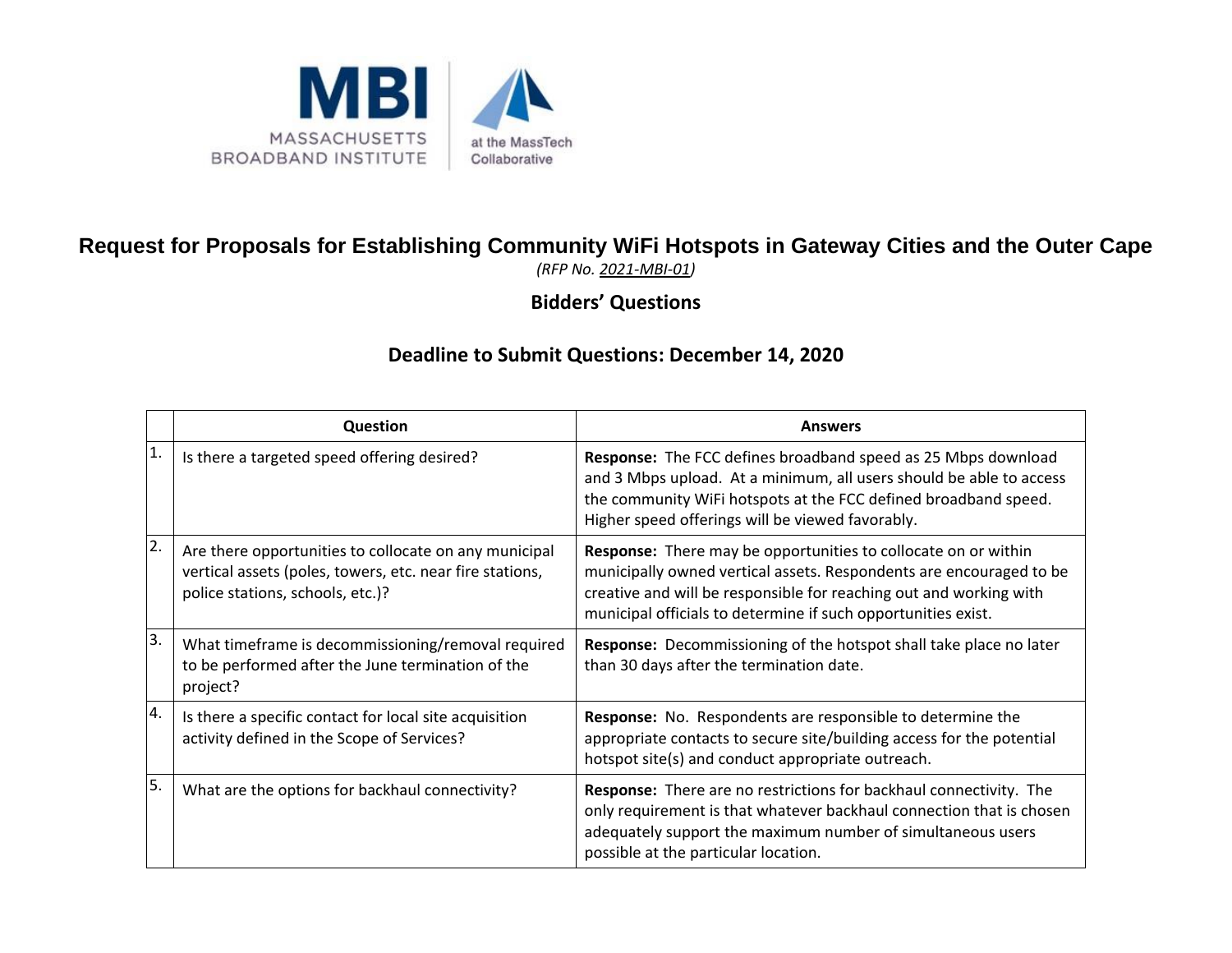



|     | Question                                                                                                                                                                                                               | <b>Answers</b>                                                                                                                                                                                                                                                                                                                                                                                                                                                                                                                                                                                                 |
|-----|------------------------------------------------------------------------------------------------------------------------------------------------------------------------------------------------------------------------|----------------------------------------------------------------------------------------------------------------------------------------------------------------------------------------------------------------------------------------------------------------------------------------------------------------------------------------------------------------------------------------------------------------------------------------------------------------------------------------------------------------------------------------------------------------------------------------------------------------|
| 6.  | Can an applicant for the RFP provide backhaul<br>connectivity services only?                                                                                                                                           | Response: No. MBI is not interested in proposals for just backhaul<br>connectivity, but MBI will accept proposals from Respondents that<br>have teamed up to provide all of the services being requested in this<br>RFP.                                                                                                                                                                                                                                                                                                                                                                                       |
| 7.  | Could the MTC provide more specificity on indoor vs.<br>outdoor locations by market?                                                                                                                                   | Response: MBI defines an indoor hotspot as a WiFi enabled hotspot<br>available for use by the general public that is located within a<br>temperature controlled structure (e.g. building, room, tent,<br>gymnasium, dining area). MBI defines an outdoor hotspot as a WiFi<br>enabled hotspot available for use by the general public that is in an<br>open air environment (e.g. parking lot, grassy field). Through this RFP,<br>MBI is willing to support up to three hotspots in an eligible<br>municipality. There can be any combination of indoor and outdoor<br>hotspots in a particular municipality. |
| 8.  | What is the desired go-live date for these<br>locations? Should the respondent build the full annual<br>cost of an ISP circuit into a bid, despite the fact that<br>these locations may close on 6/30/21?              | Response: MBI would like to see hotspots go live as early as possible<br>in 2021. Respondents should not build a full year's ISP costs into their<br>proposal. The price proposal should identify the monthly cost for the<br>ISP circuit. Respondents are advised to expect that the hotspots use<br>will terminate on 6/30/21.                                                                                                                                                                                                                                                                               |
| 9.  | Given the social distancing requirements and the need<br>for cleaning, etc. is it safe to assume that the MTC<br>views the indoor pop-ups as being staffed with COVID-<br>19 protocols in place for social distancing? | Response: Yes. MBI understands that Respondents may include<br>reasonable, out-of-pocket, incremental costs related to compliance<br>with Massachusetts COVID-19 protocols, including covering wages for<br>individuals tasked with enforcing compliance with social distancing<br>protocols in indoor hotspots.                                                                                                                                                                                                                                                                                               |
| 10. | Hours of operation will drive staffing costs, could you<br>please specify the exact desired hour of operation for<br>indoor locations?                                                                                 | Response: MBI has not established a minimum number of hours of<br>operation as circumstances may vary. MBI expects the Respondent to<br>propose reasonable hours of operation and will view favorably<br>proposals that include day time and night time hours of operation and<br>weekday and weekend hours of operation.                                                                                                                                                                                                                                                                                      |
| 11. | Please confirm the MTC plans to transfer the<br>ownership of the equipment. Does this include any                                                                                                                      | Response: MBI shall be the owner of hotspot electronic equipment.<br>MBI will not take ownership of any furnishings. Upon                                                                                                                                                                                                                                                                                                                                                                                                                                                                                      |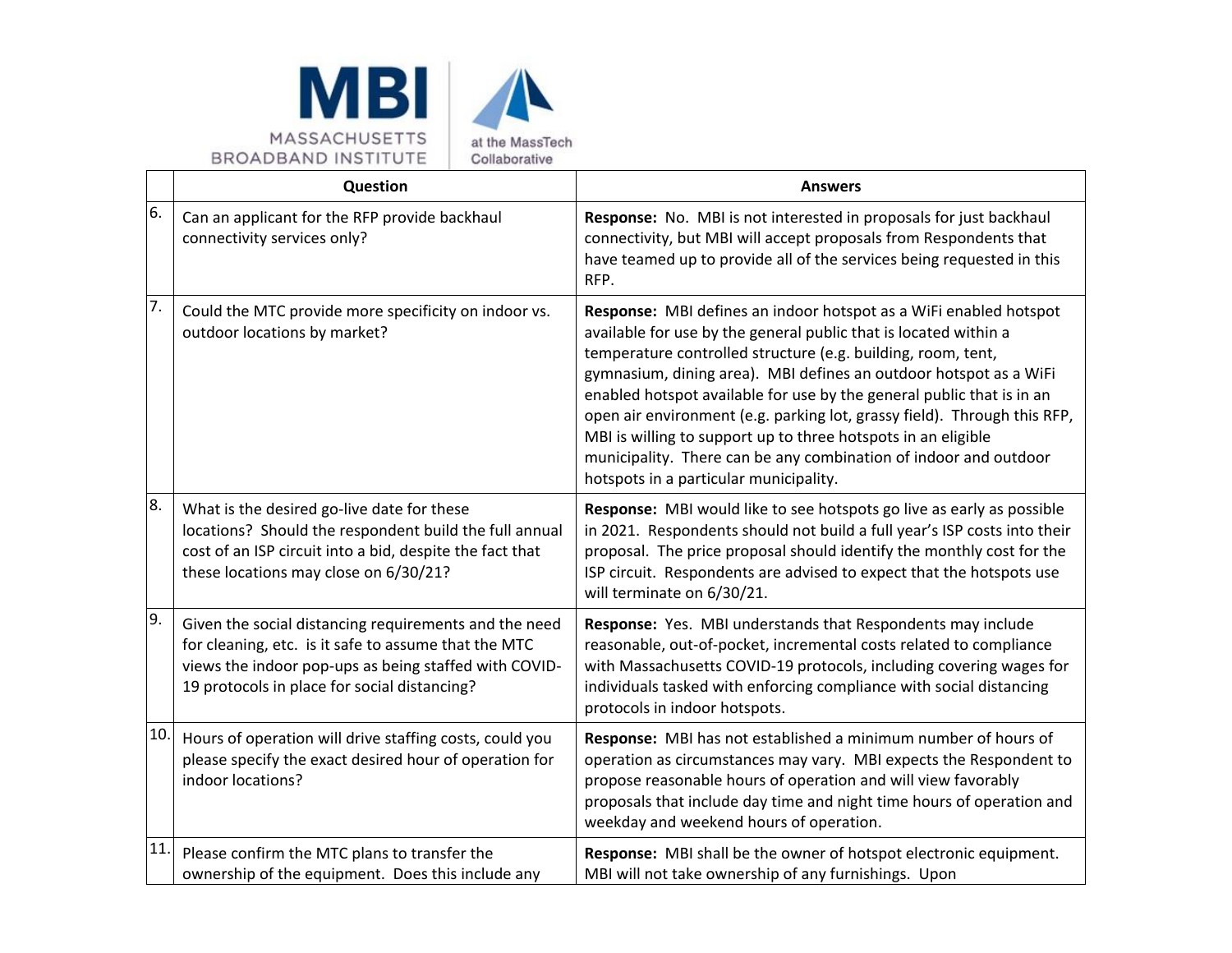



|     | Question                                                                                                                                                                              | <b>Answers</b>                                                                                                                                                                                                                                                                                                                                            |
|-----|---------------------------------------------------------------------------------------------------------------------------------------------------------------------------------------|-----------------------------------------------------------------------------------------------------------------------------------------------------------------------------------------------------------------------------------------------------------------------------------------------------------------------------------------------------------|
|     | furnishings? When will transfer this occur - upfront or<br>at the end of the effort? Will the MTC also assume<br>operation of these locations and step into any lease<br>obligations? | decommissioning the hotspot electronic equipment will be delivered<br>to MBI. It is expected that MBI's support for and involvement with the<br>operation of the hotspot shall terminate on June 30, 2021.                                                                                                                                                |
| 12. | Since the removal of all equipment and cabling is<br>optional, should this quote be illustrated as optional as<br>well?                                                               | Response: The price proposal should include the cost for removal of<br>cabling and other hardware costs. The site should be restored to its<br>original conditions as part of the decommissioning process.                                                                                                                                                |
| 13. | Does the MTC require the Home/Splash Page have the<br>ability to host advertising messages?                                                                                           | Response: MBI will not allow commercial advertising to be displayed.<br>MBI may require acknowledgement that the hotspot is funded<br>through this program.                                                                                                                                                                                               |
| 14. | Will the MTC require Acceptable User Policy?                                                                                                                                          | Response: MBI does not have a standard Acceptable Use Policy for<br>community hotspots.                                                                                                                                                                                                                                                                   |
| 15. | Will the MTC require Known User tracking?                                                                                                                                             | Response: No, MBI does not require tracking.                                                                                                                                                                                                                                                                                                              |
| 16. | Will the MTC require Content Filtering?                                                                                                                                               | Response: No, content filtering is not required.                                                                                                                                                                                                                                                                                                          |
| 17. | Will the MTC require Content Blocking - e.g. no<br>watching Netflix?                                                                                                                  | Response: No, content blocking is not required.                                                                                                                                                                                                                                                                                                           |
| 18. | Will the MTC require Tier 1 customer support (remote<br>or in-person)?                                                                                                                | Response: Tier 1 customer support is not required. The Respondent<br>must provide a phone number to report internet outages or other<br>technical problems impacting hotspot operations.                                                                                                                                                                  |
| 19. | Will the MTC require Signage with instructions for<br>usage?                                                                                                                          | Response: MBI will require that appropriate instructions to connect<br>to the internet will be posted at the hotspot.                                                                                                                                                                                                                                     |
| 20. | Will the MTC require Cameras for remote<br>monitoring/security?                                                                                                                       | Response: No cameras, CCTV, or video surveillance is required.                                                                                                                                                                                                                                                                                            |
| 21. | The RFP notes supporting 25 simultaneous users. What<br>level of dedicated bandwidth is required?                                                                                     | Response: MBI will not stipulate the level of oversubscription for the<br>backhaul connection. Rather MBI asks that Respondents plan to have<br>a reasonable amount of dedicated bandwidth that is capable of<br>support the maximum number of simultaneous users possible at the<br>hotspot location. MBI also asks that Respondents identify the amount |